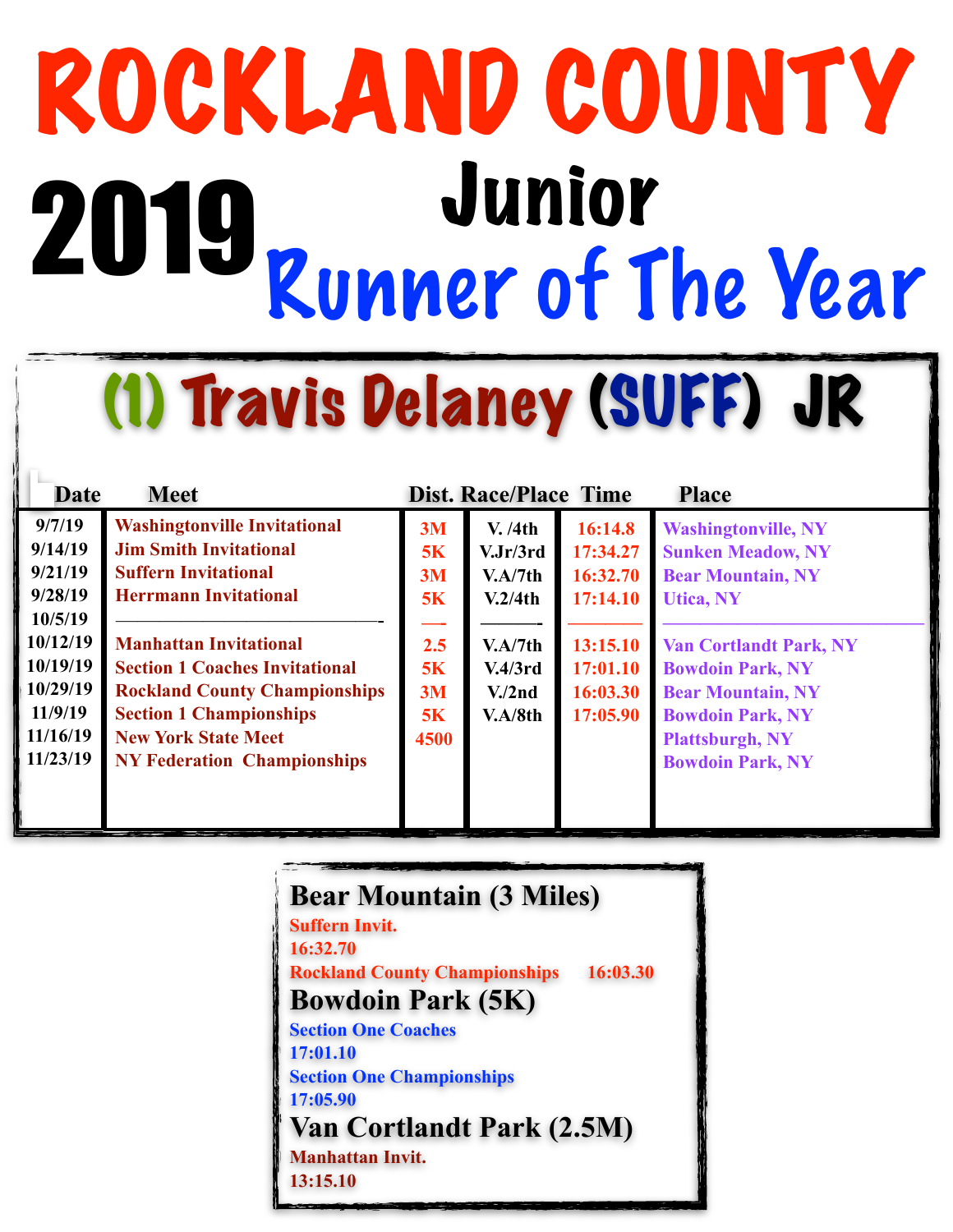### (2) Oisin Selby (PR) JR

#### Best Times This Year.

 Van Cortlandt Park 13:35.70 PR Manhattan Invitational Bowdoin State Park 17:10.00 PR Section One Coaches

Bear Mountain State Park 16:16.80 PR Rockland county Championships

### (3) Cliff Carty (PR) JR

#### Best Times This Year.

 Bear Mountain State Park 16:22.70 PR Suffern Invitational Van Cortlandt Park 13:53.60 PR Manhattan Invitational

Bowdoin State Park 17:34.90 PR Section One Championships



#### Best Times This Year.

 Bear Mountain State Park 16:39.84 PR League Championships Van Cortlandt Park 13:52.70 PR Manhattan Invitational

Bowdoin State Park 17:44.00 PR Section One Championships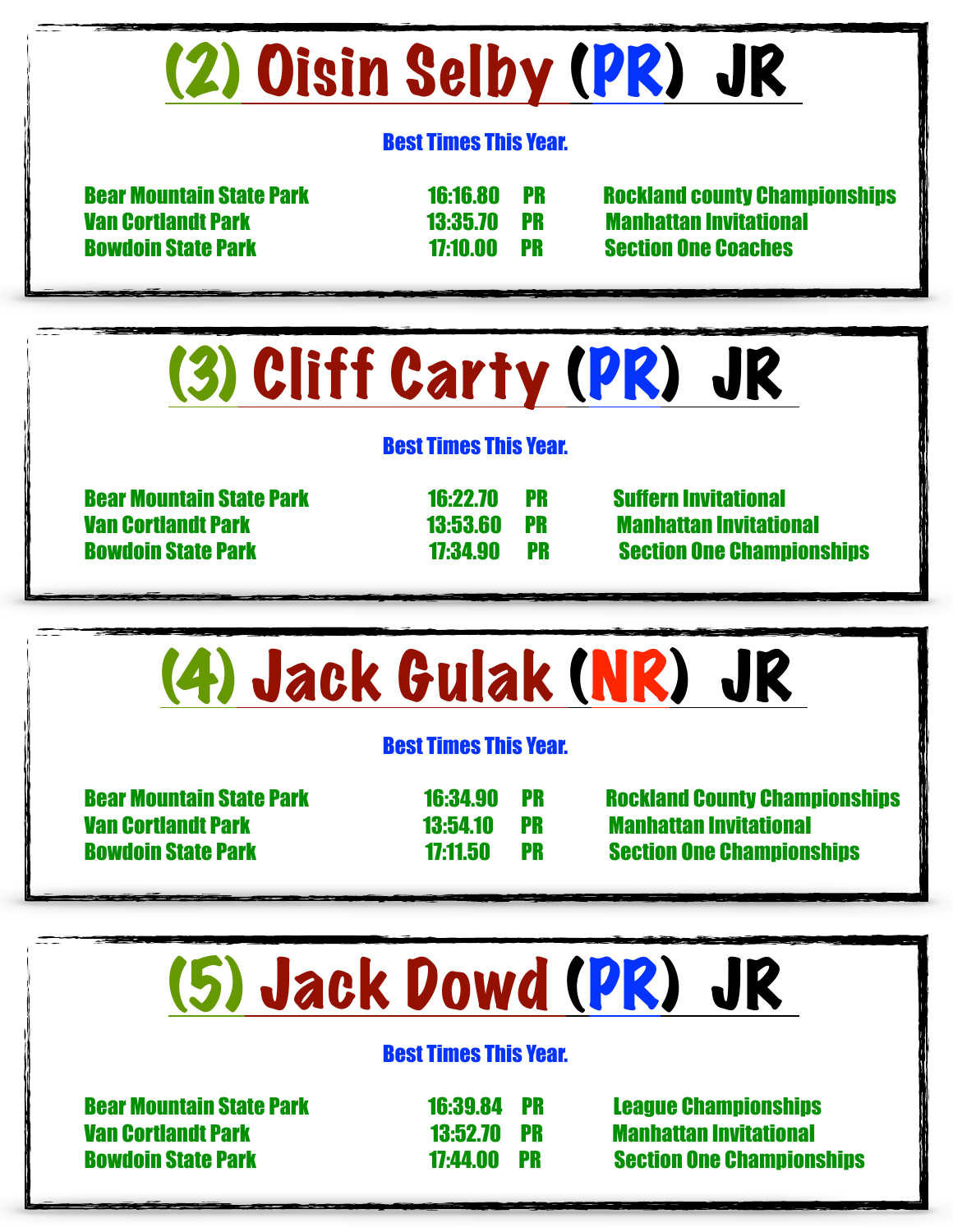# (6) Scott Brophy (NR) JR

#### Best Times This Year.

 Bear Mountain State Park 16:46.20 PR Suffern Invitational Van Cortlandt Park 13:52.20 PR Manhattan Invitational

Bowdoin State Park 17:28.30 PR Section One Championships

(7) Dylan McMorrow (TZ) JR

#### Best Times This Year.

Van Cortlandt Park 14:10.90 PR Manhattan Invitational

 Bear Mountain State Park 16:55.66 PR League Championships Bowdoin State Park 17:53.60 PR Section One Championships

# (8) Ryan McDonagh (NAN) JR

#### Best Times This Year.

Van Cortlandt Park 14:30.60 PR Manhattan Invitational

 Bear Mountain State Park 16:49.10 PR Rockland County Championships Bowdoin State Park 18:17.40 PR Section One Championships

### (9) James Hughes (PR) JR

#### Best Times This Year.

Van Cortlandt Park 14:50.10 PR Manhattan Invitational

 Bear Mountain State Park 17:13.40. PR Rockland County Championships Bowdoin State Park 18:03.70 PR Section One Championships